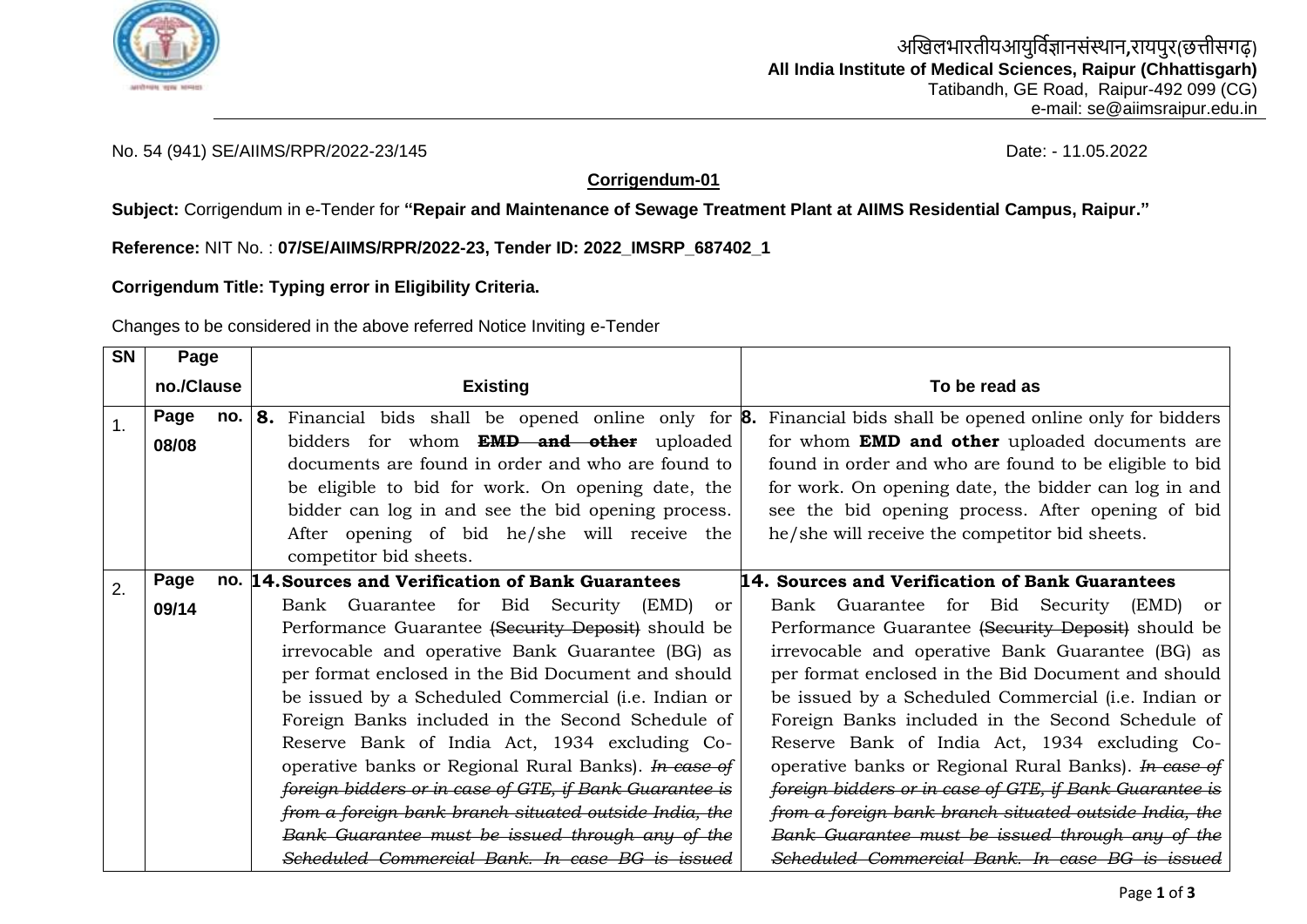

*directly by a bank outside India, it should be executed on letter Head of the Bank and should be advised and made payable through their Indian Branch/Corresponding Bank in India*. The Issuing Bank should also state the name and designation of the next Higher Authority of the Officials who have issued the Bank Guarantee. Bank guarantees submitted by the tenderers/ contractors as **EMD/** performance securities need to be immediately verified from the issuing bank before acceptance. There may not be any need to get the Bank Guarantee vetted from legal/ finance authority if it is in the specified format. Guidelines for verification of BGs submitted by the bidders/ contractors against EMD/ performance security/ advance payments and for various other purposes are as follows:

- i) BG shall be as per the prescribed formats;
- ii) The BG contains the name, designation and code number of the Bank officer(s) signing the guarantee(s);
- iii) The address and other details (including telephone no.) of the controlling officer of the bank are obtained from the branch of the bank issuing the BG (this should be included in all BGs). The confirmation from the issuing branch of the bank is obtained in writing though registered post/ speed post/ courier. The bank should be advised to confirm the issuance of the BGs specifically quoting the letter of Procurement Entity on the printed official letterhead of the bank indicating address and other details (including telephone nos.) of the bank and the name, designation and code number of the officer(s) confirming the issuance of the BG; Pending receipt of

*directly by a bank outside India, it should be executed on letter Head of the Bank and should be advised and made payable through their Indian Branch/Corresponding Bank in India*. The Issuing Bank should also state the name and designation of the next Higher Authority of the Officials who have issued the Bank Guarantee. Bank guarantees submitted by the tenderers/ contractors as **EMD/** performance securities need to be immediately verified from the issuing bank before acceptance. There may not be any need to get the Bank Guarantee vetted from legal/ finance authority if it is in the specified format. Guidelines for verification of BGs submitted by the bidders/ contractors against EMD/ performance security/ advance payments and for various other purposes are as follows:

- i) BG shall be as per the prescribed formats;
- ii) The BG contains the name, designation and code number of the Bank officer(s) signing the guarantee(s);
- iii) The address and other details (including telephone no.) of the controlling officer of the bank are obtained from the branch of the bank issuing the BG (this should be included in all BGs). The confirmation from the issuing branch of the bank is obtained in writing though registered post/ speed post/ courier. The bank should be advised to confirm the issuance of the BGs specifically quoting the letter of Procurement Entity on the printed official letterhead of the bank indicating address and other details (including telephone nos.) of the bank and the name, designation and code number of the officer(s) confirming the issuance of the BG; Pending receipt of